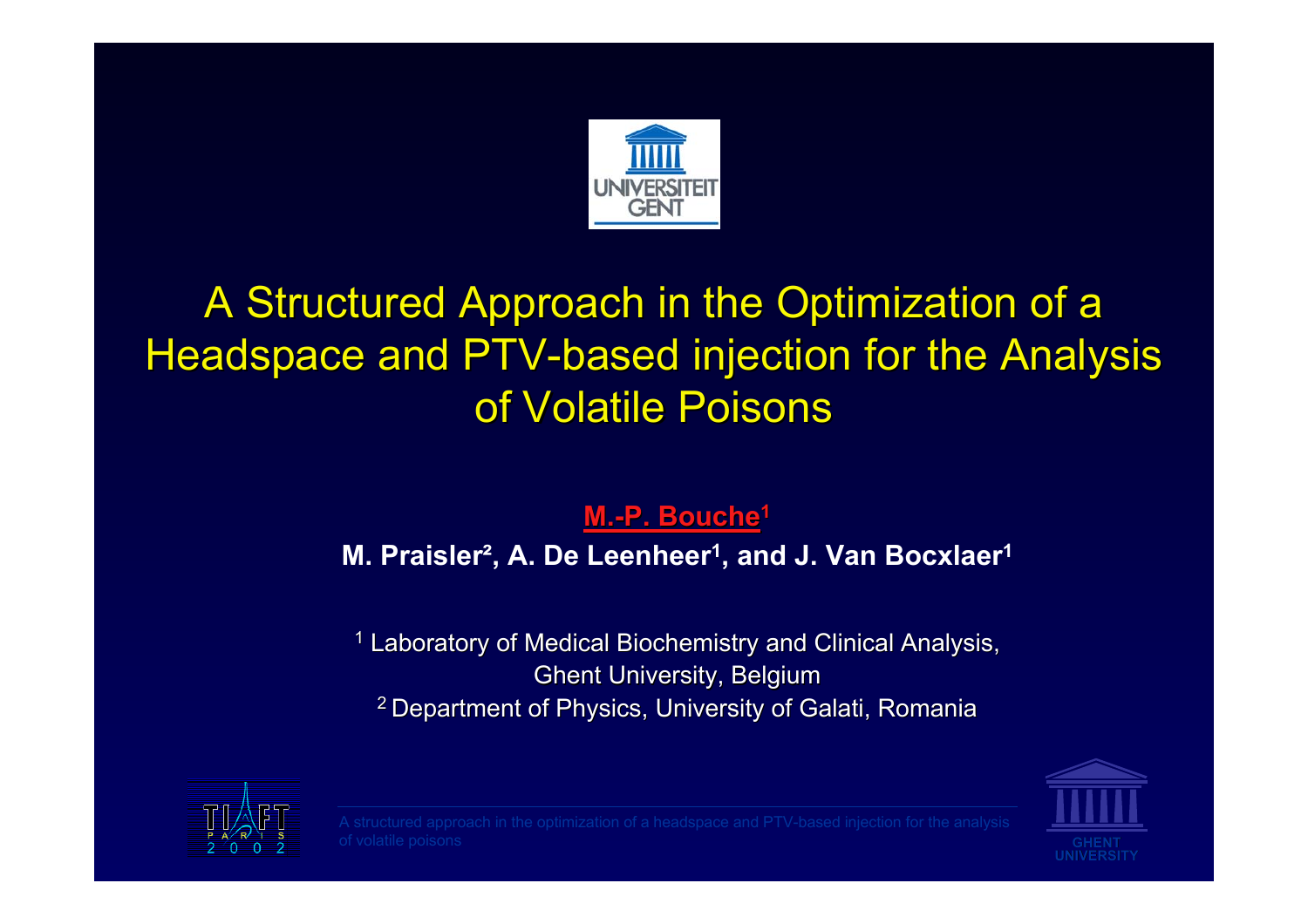

- 1.**Introduction**
- 2. Aim
- 3.Development of the injection procedure
- 4.Optimization of the injection procedure
- 5. Conclusion



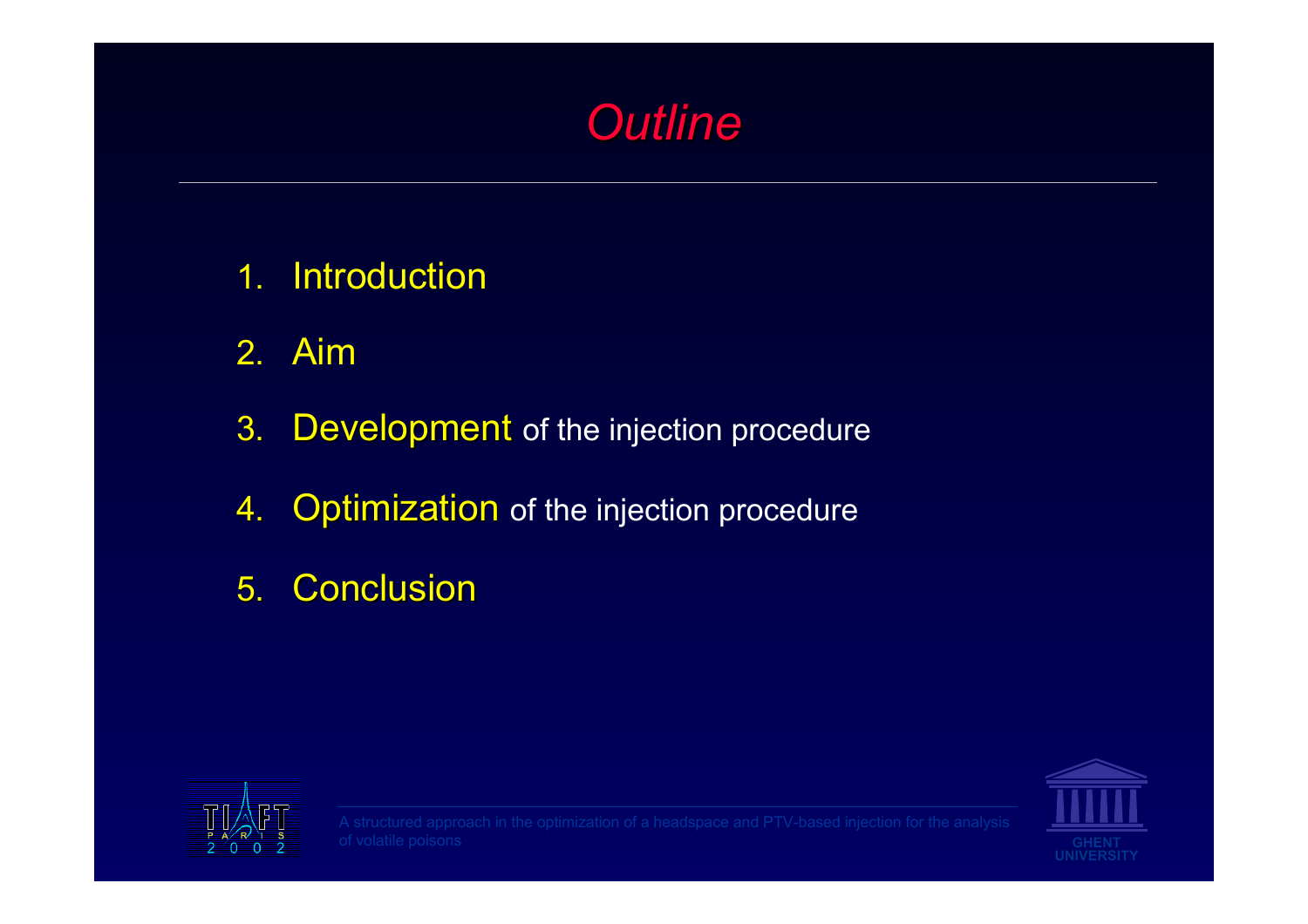# *Introduction Introduction*



- $\checkmark$ Degradation product of sevoflurane
- $\checkmark$  $\checkmark$  Upon contact with alkaline CO<sub>2</sub>-absorbents in low-flow and closed-circuit anaesthesia
- $\checkmark$ Known nephrotoxic in rats:  $LD_{50}$  120 -1100 ppm Threshold 50 ppm
- $\checkmark$ Toxic in humans ?



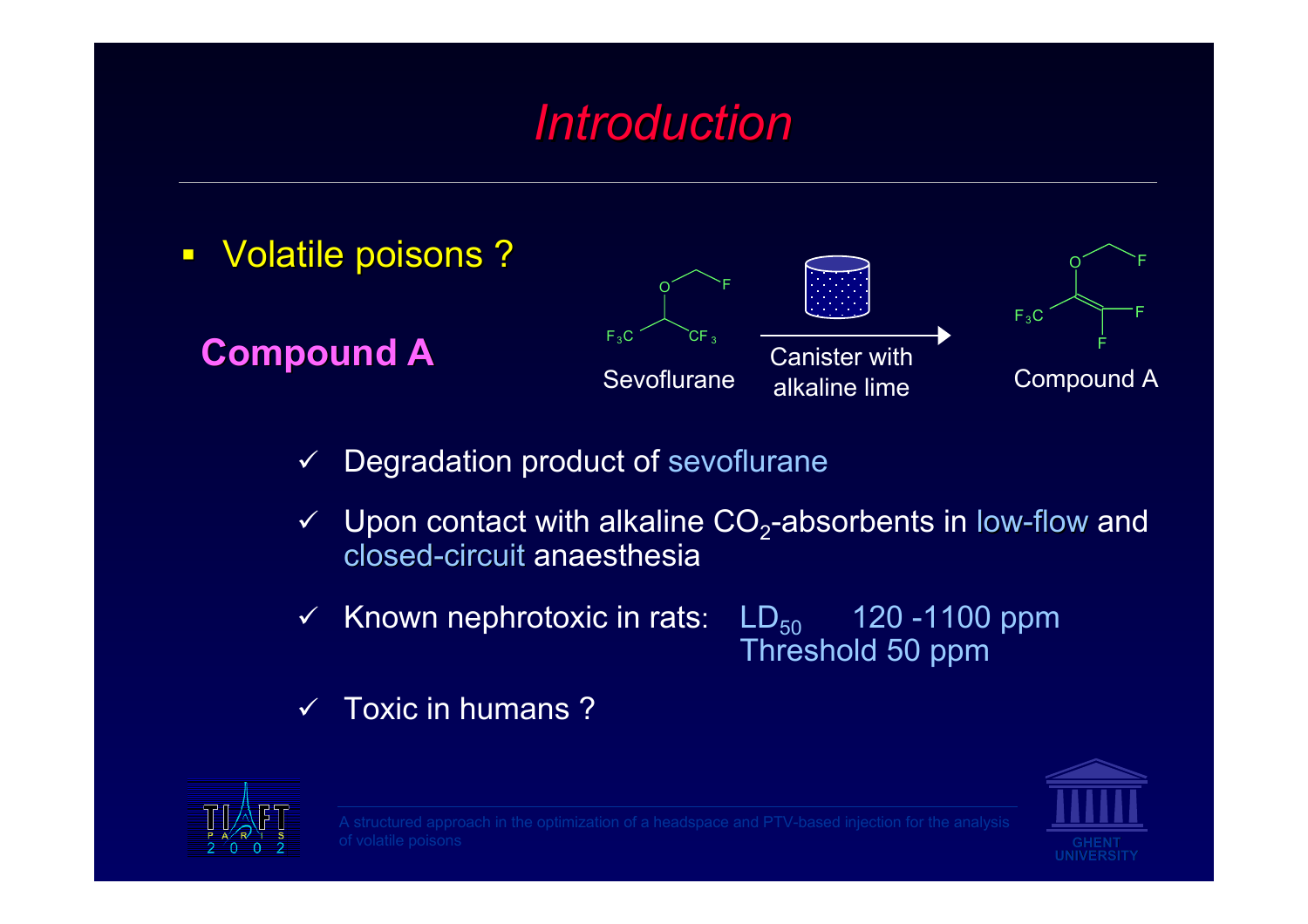# *Aim*

1. From an anaesthesiological viewpoint:

To assess "safe" sevoflurane administration

2.From an analytical viewpoint:

> Sound quantitation of trace levels of compound A in vapor phase samples

3.From a toxicological viewpoint:

Identify and quantify (ab)use of volatiles

 $\rightarrow$  Headspace based injection  $\rightarrow$  Capillary GC-MS



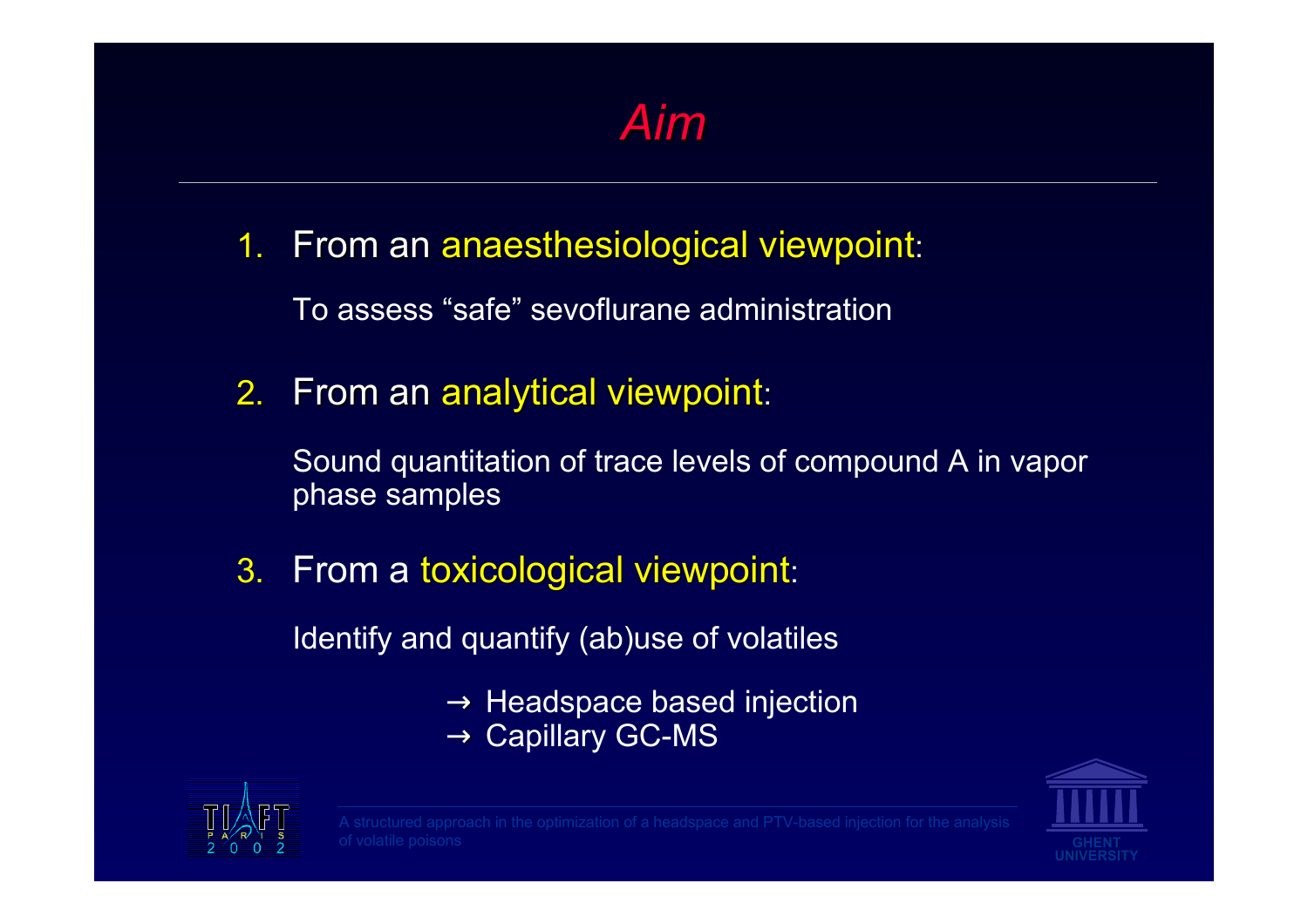### *Development of the injection procedure*



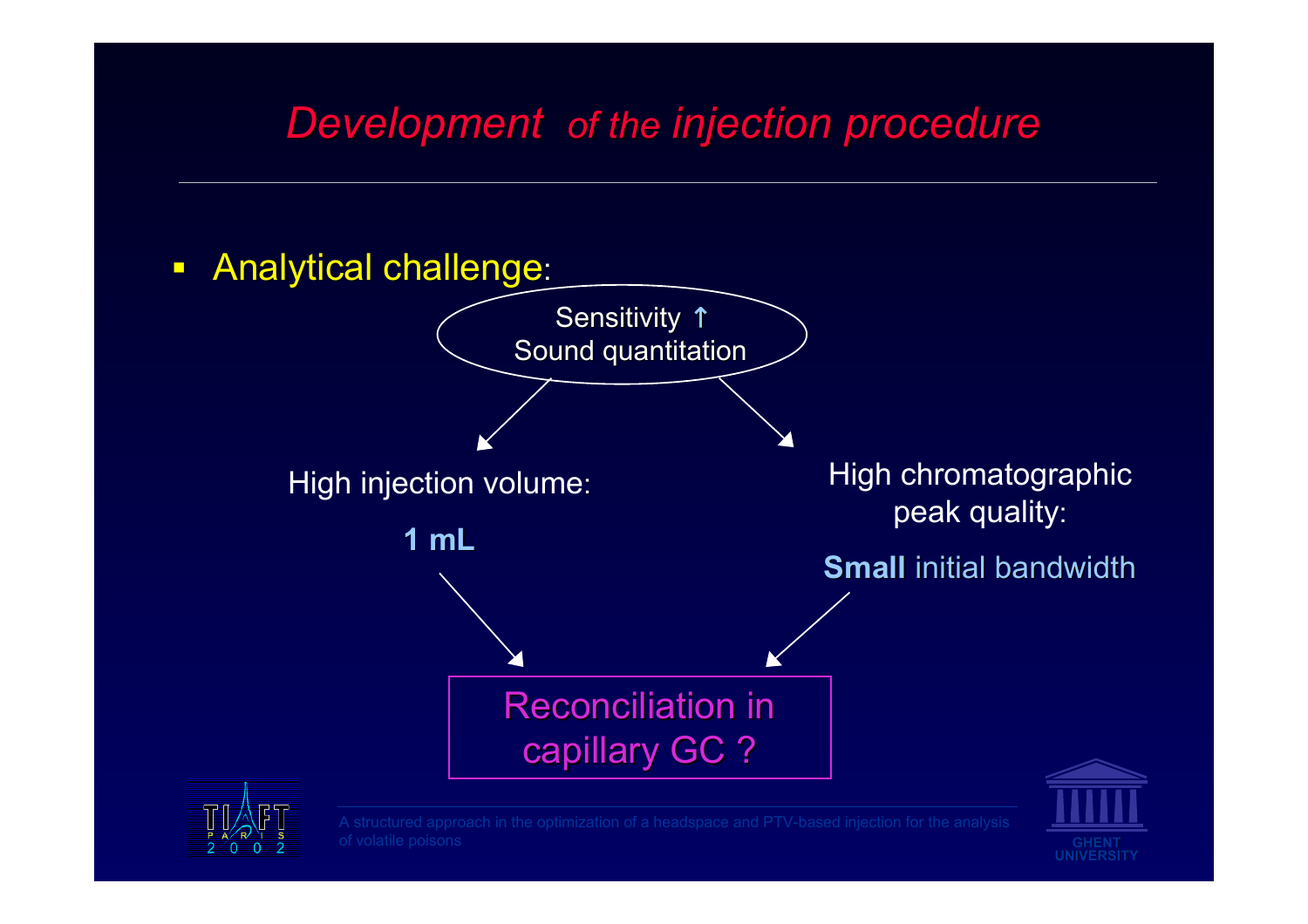- $\overline{\phantom{0}}$ Cryogenic condensation + flash desorption:
	- $\checkmark$ Automated « headspace » autosampler
	- $\checkmark$  PTV Injector
		- 1. Initially: < 0°C (liquid  $N_2$ )  $\rightarrow$  Adsorption to Tenax TA + preconcentration

Packed injector liner

Syringe

 $< 0^{\circ}$ C





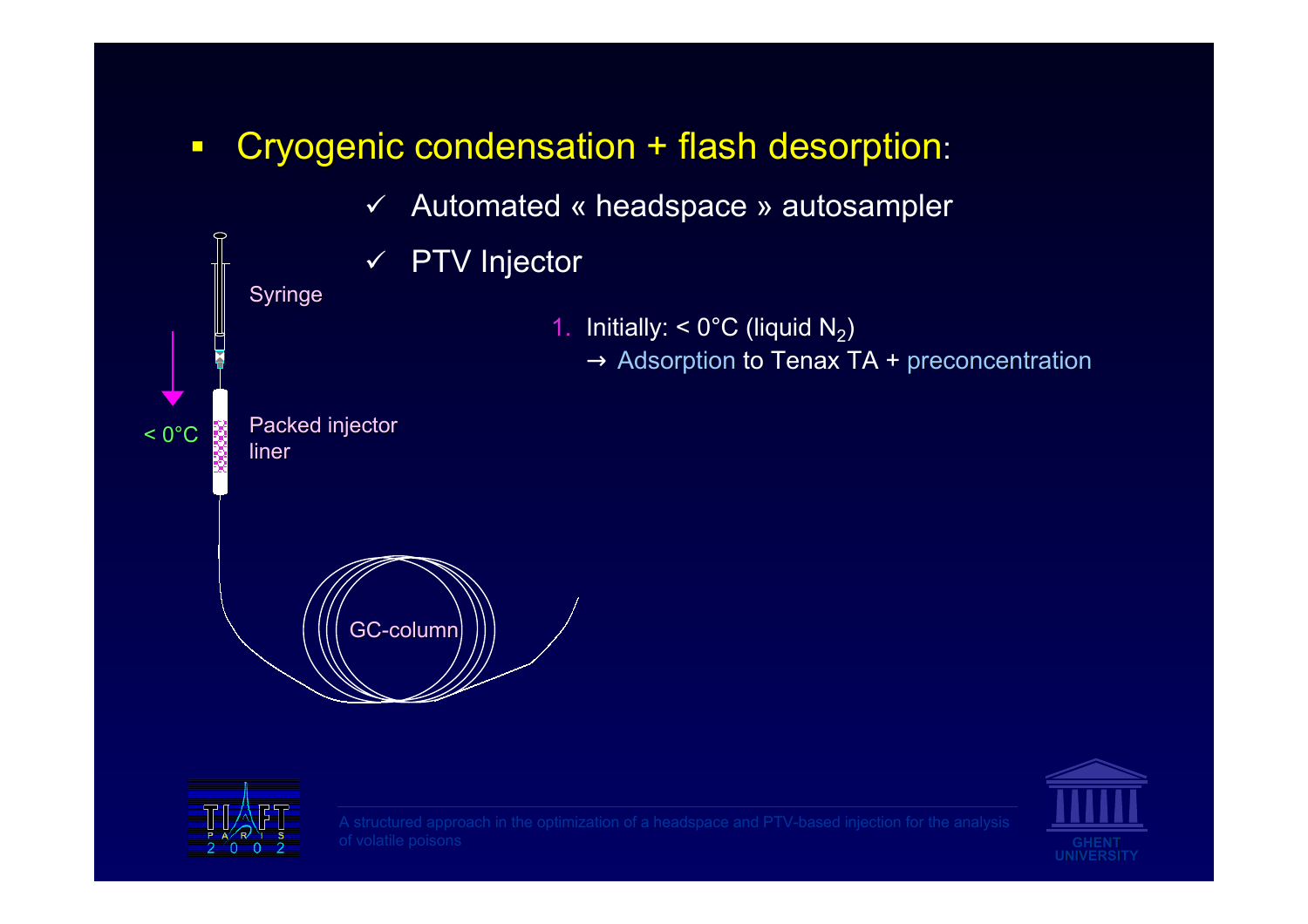



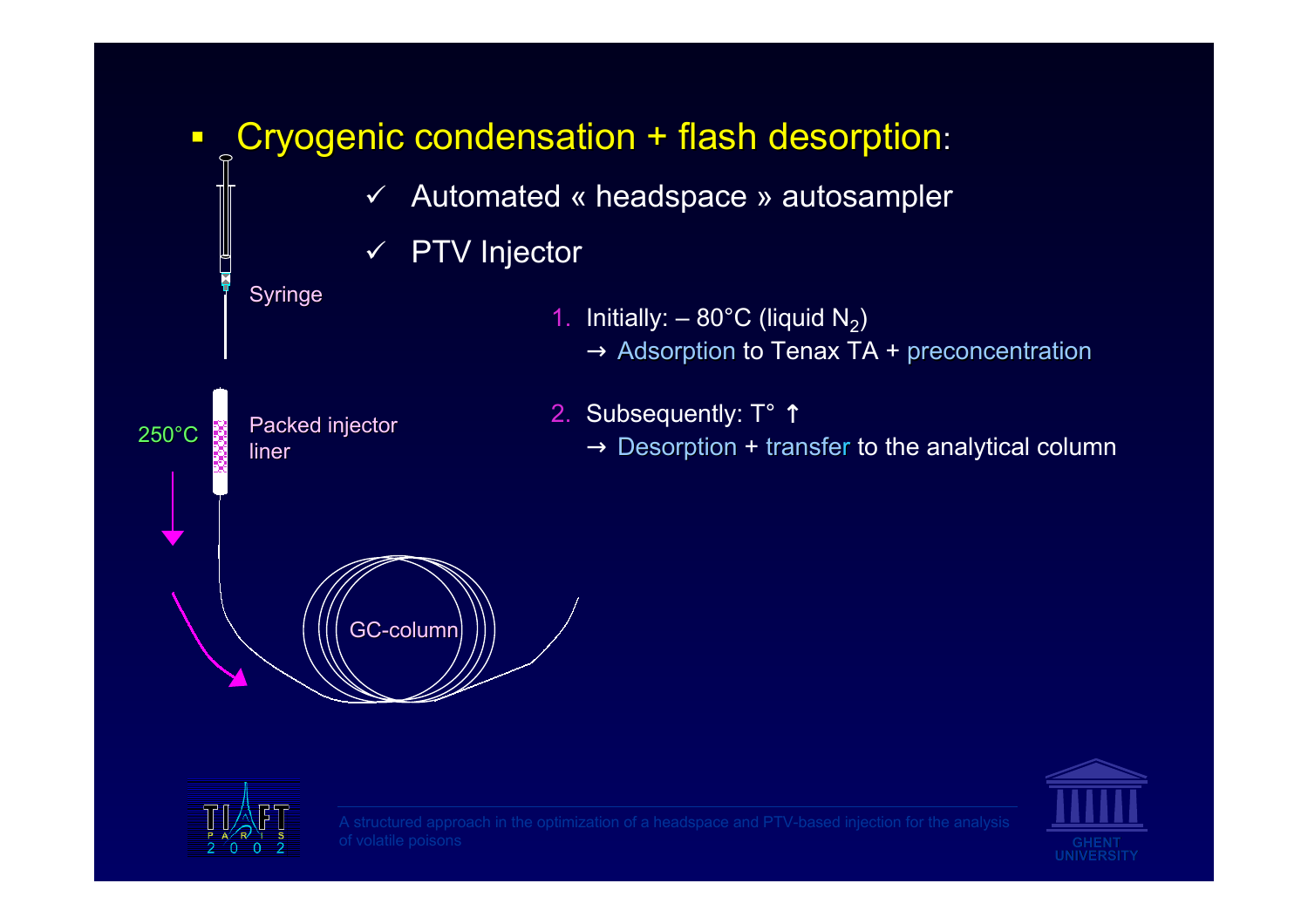## *Optimization Optimization of the injection procedure injection procedure*

### $\blacksquare$ Fully automated procedure:

- $\checkmark$ 20 instrumental parameters
- $\checkmark$  Control: 1.Headspace autosampler
	- 2.PTV injector
	- 3.GC

### $\Box$ • Optimization?

- $\checkmark$ **✓** Classical approach: 2<sup>16</sup> experiments
- $\checkmark$ **Chemometrical approach:**

Experimental design



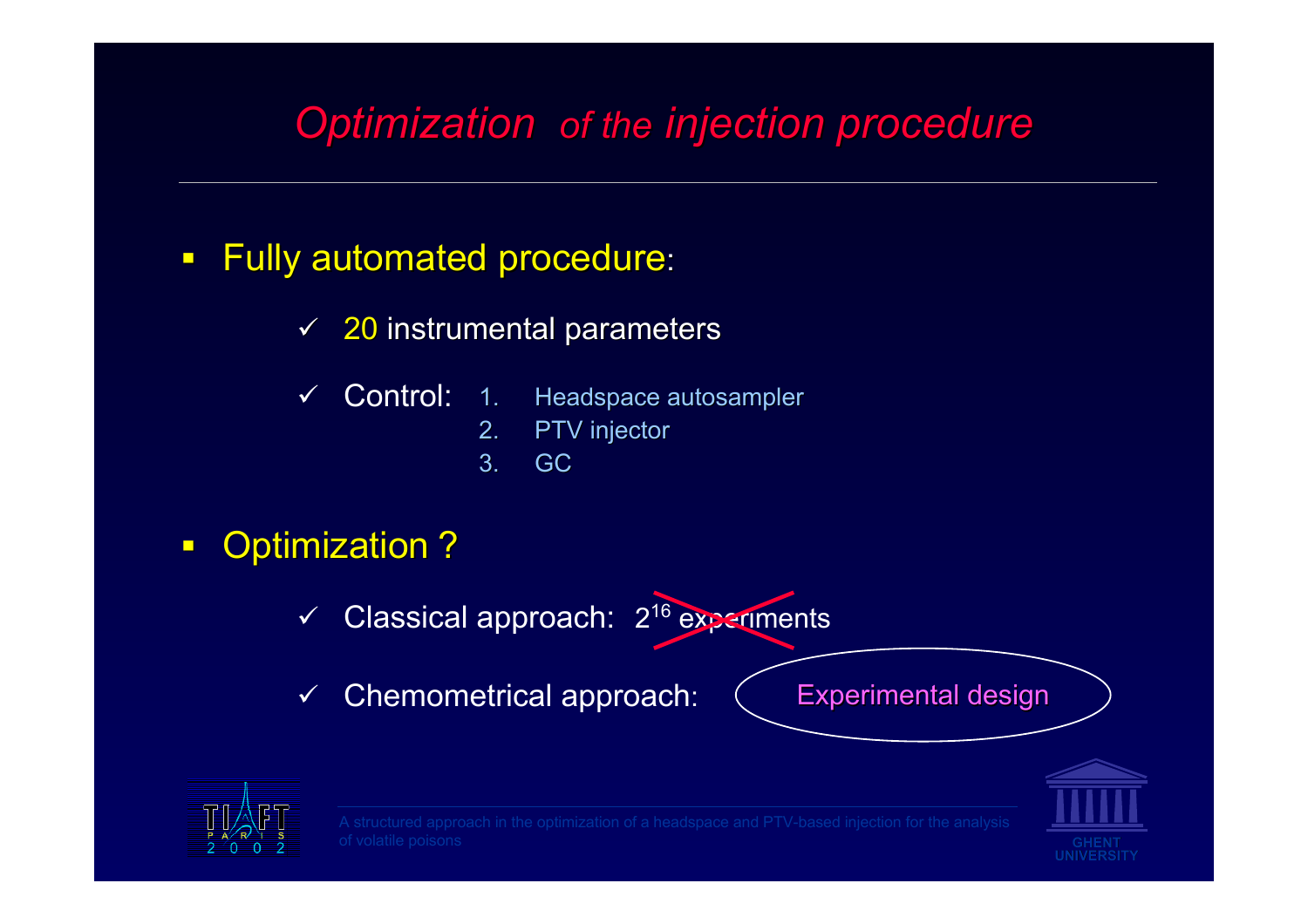- $\Box$ Experimental design:  $\neq$  steps
	- 1.Defining instrumental parameters and experimental domain
	- 2.Defining responses
	- 3. « Screening design »
		- $\blacksquare$ Evaluation of all instrumental par ameters at 2 levels (high, low)
		- $\blacksquare$ **IDENT** Identification of significant instrumental parameters
	- 4.« Optimization design »
		- $\blacksquare$  Final optimization: only significant parameters more levels
		- **Result:** optimal injection parameters optimal injection efficiency

 $\rightarrow$  optimal quantitation quality (peak shape and height)



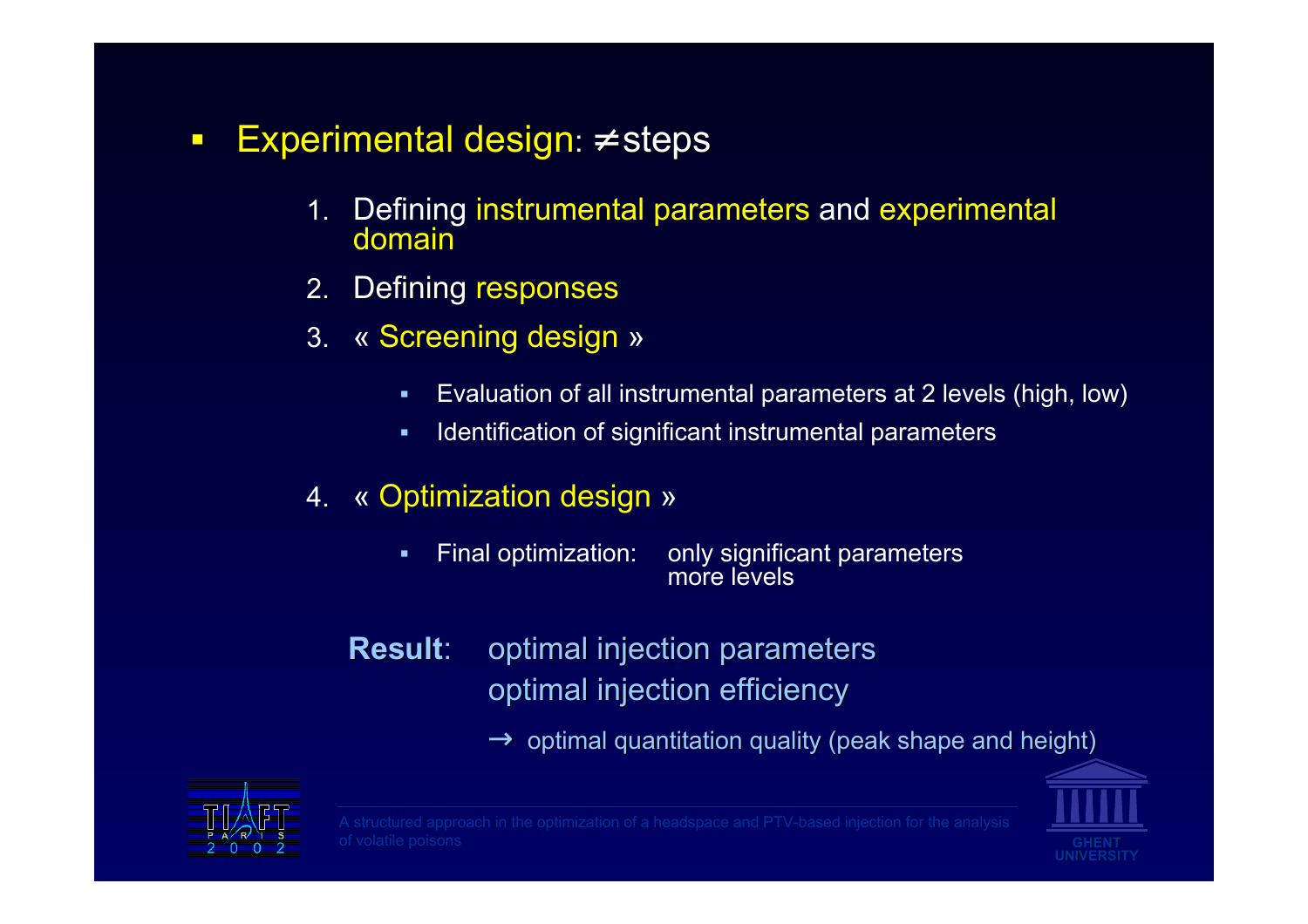### $\overline{\phantom{0}}$ Experimental design: ≠ steps

#### 1.Defining parameters and experimental domain

|                | <b>Parameter</b>               | Low            | <b>High</b>    | Unit        |
|----------------|--------------------------------|----------------|----------------|-------------|
| 1              | Prewarm temperature            | 30             | 60             | $^{\circ}C$ |
| $\overline{2}$ | Prewarm time                   | 4              | 20             | min         |
| 3              | Fill speed                     | 1000           | 10000          | µl/min      |
| 4              | Equilibrum pressurization time | 0.2            | 5              | min         |
| 5              | Injection volume               | 100            | 1000           | $\mu$       |
| 6              | Injection speed                | 1000           | 10000          | µl/min      |
| $\overline{7}$ | Adsorbent type                 | Tenax TA       | Chromosorb W   |             |
| 8              | <b>Adsorbent quantity</b>      | 5              | 30             | mg          |
| 9              | Adsorbent particle size        | 20/35          | 80/100         | mesh        |
| 10             | Trap temperature               | $-110$         | $-30$          | $^{\circ}C$ |
| 11             | <b>Trap time</b>               | $\overline{0}$ | $\overline{2}$ | min         |
|                | 12 Trap split                  | 5              | 20             | (ratio)     |
| 13             | Vent pressure                  | 60             | 100            | kPa         |
| 14             | Desorption time                | 0.1            | $\overline{2}$ | min         |
| 15             | <b>Desorption split</b>        | 0.1            | 5              | (ratio)     |
|                | 16 Flush split                 | 20             | 60             | (ratio)     |



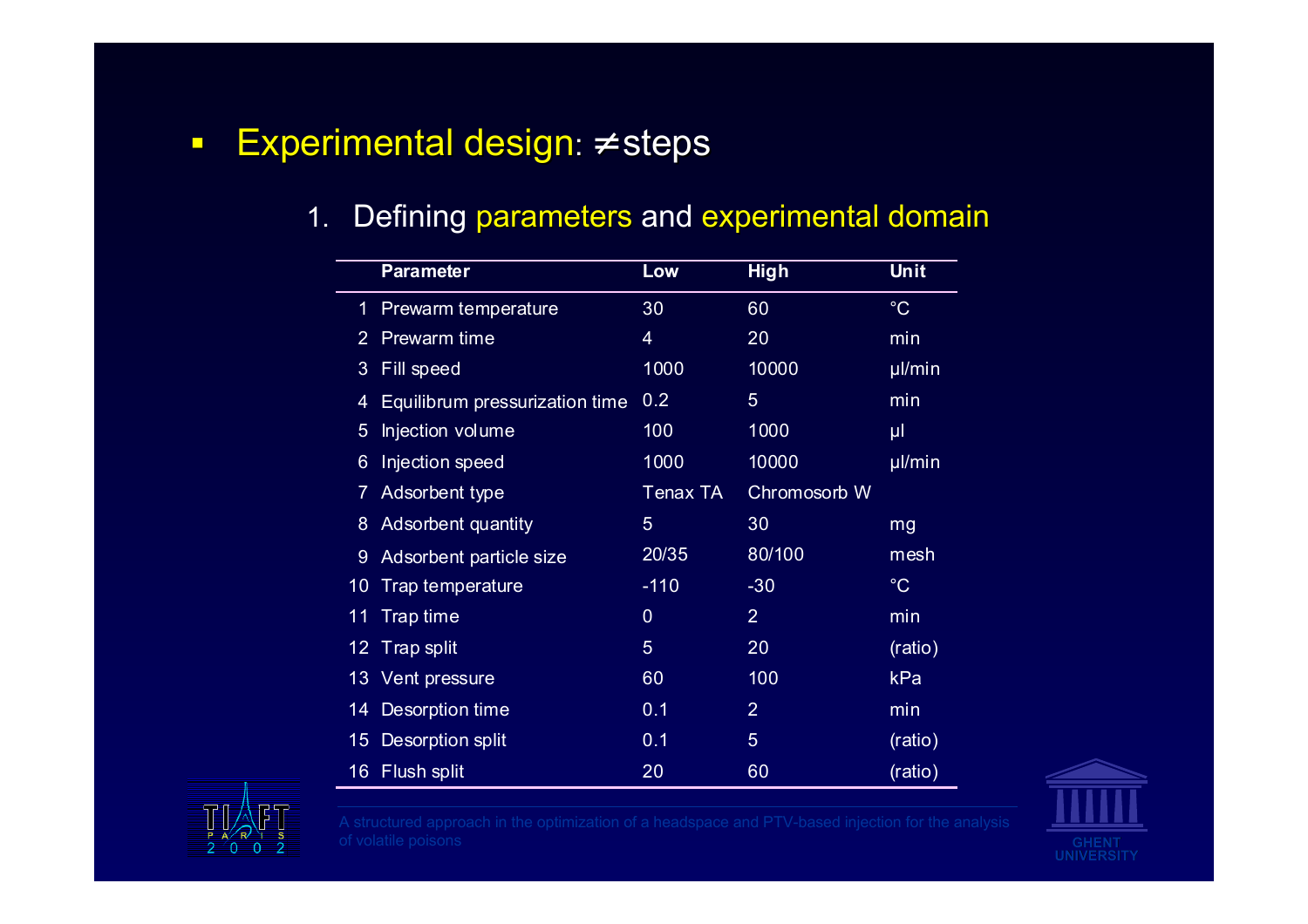- $\Box$ Experimental design:  $\neq$  steps
	- 1. Defining parameters and experimental domain

H

- 2.**Defining responses**
- « Ideal peak » for compound A and IS  $W_{0.5}$  $\mathfrak{t}_{\mathsf{R}}$  **Time** Peak area ARespons e Source of the Source of the Source of the Source of the Source of the Source of the Source of the Source of y mb ol Area Compound A  ${\sf A}$  ca Area Internal StandardA  $_{\rm IS}$ Peak H eight C o mpound A  $H_{\rm CA}$ Pe a k Heig ht I ntern al Standard  $\mathsf{H}\;_{\mathsf{IS}}$ Peak Width at h alf h eight C o m pound A  $\rm W$  0.5 ca Peak Width at half heig ht I nternal StandardW 0.5 ISP e a k S hape C o m pound A  $\mathsf{PS}\rm_{\mathsf{CA}}$ Peak Shape I ntern al Standar d  $\mathsf{PS}_{\mathsf{IS}}$ Baseline Asy mmetry F actor Compound A BAsF  $_{\mathsf{CA}}$ Baseline Asymmetry Factor Internal Standard  $\mathsf{BAsF}\vert_{\mathsf{IS}}$



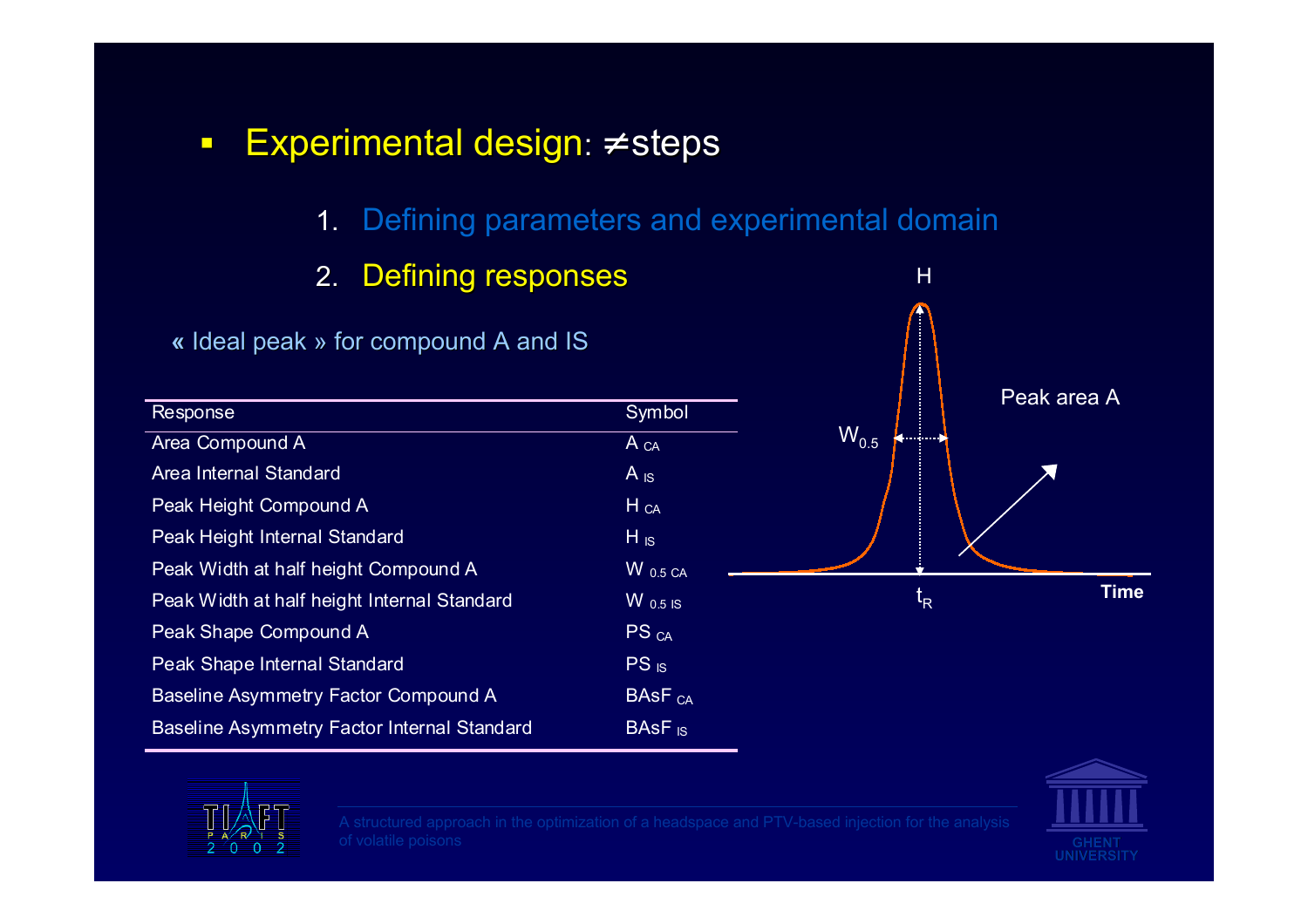- $\overline{\phantom{0}}$ Experimental design: ≠ steps
	- 1.Defining parameters and experimental domain
	- 2.Defining responses
	- 3.« Screening design »
		- $\blacksquare$ Plack ett-Burman design with fold-over
		- $\blacksquare$ ■ 16 instrumental parameters: 2 levels  $\rightarrow$  (-) en (+), 40 ≠ combinations
		- $\blacksquare$ 80 experiments
		- $\blacksquare$  For each response:
			- ٠ ■ Numerical: ANOVA  $\rightarrow$   $p$  < 0.05
			- ٠ Graphical: Pareto chart

### $\Rightarrow$  Identification of significant instrumental parameters



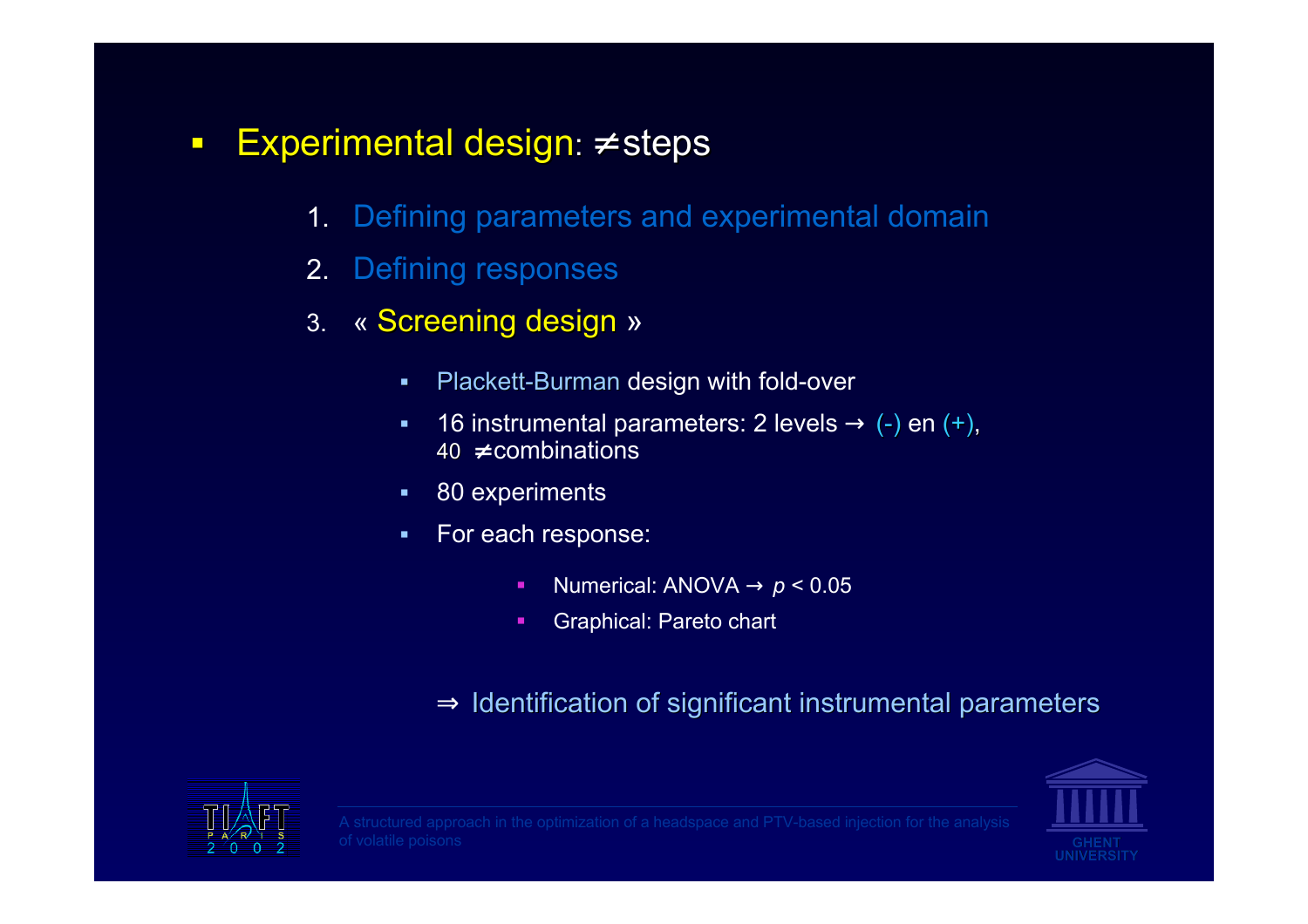





of volatile poisons **GHENT**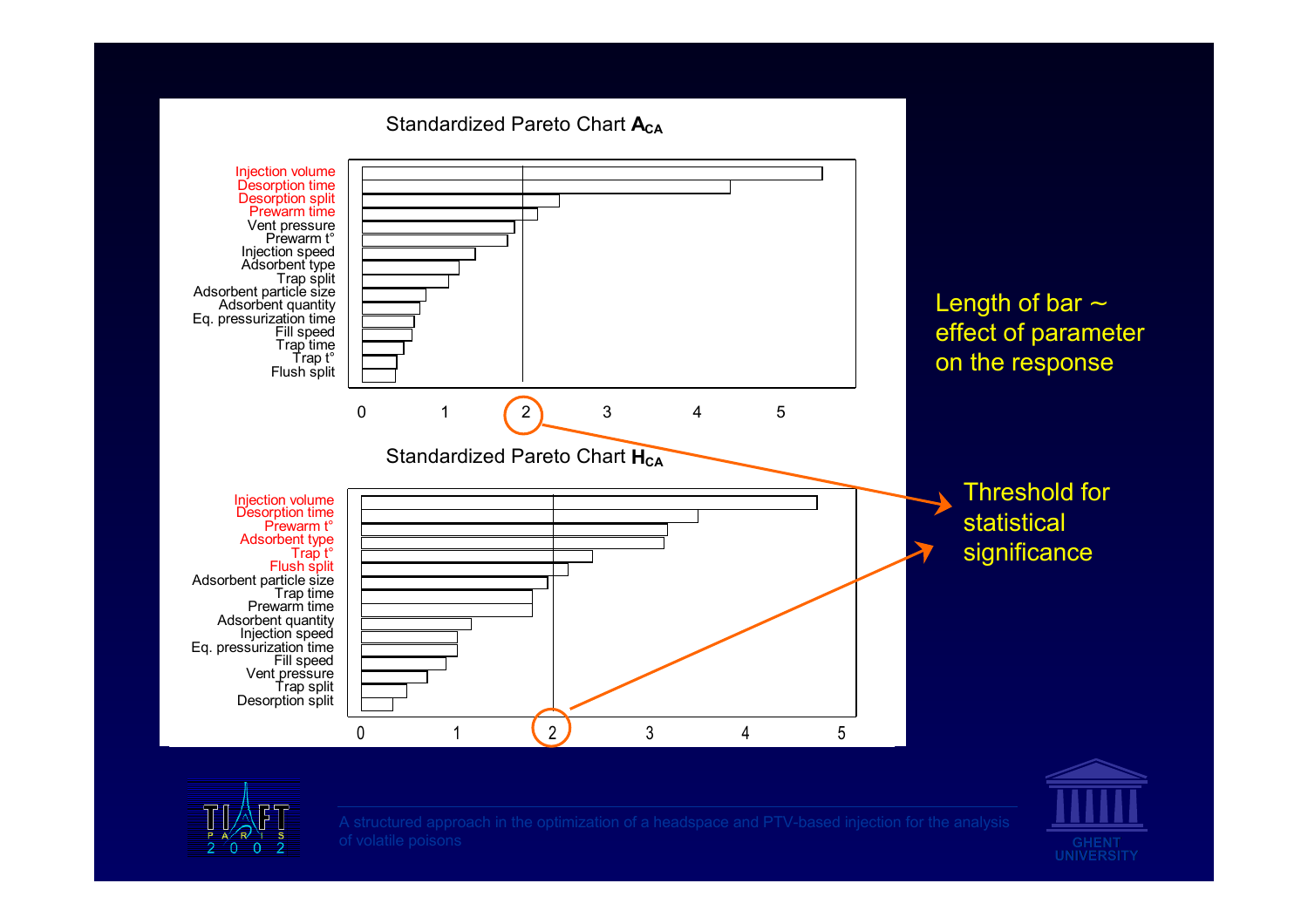|                |                         |   | $A_{CA}$ $A_{IS}$ | <b>H<sub>CA</sub></b> | $H_{\text{IS}}$ | $\mathsf{W}_{\mathsf{0.5\ CA}}$ | $W_{0.5}$ is | PS <sub>CA</sub> | $PS$ <sub>IS</sub> | BASF <sub>CA</sub> | $BASF_{IS}$ |
|----------------|-------------------------|---|-------------------|-----------------------|-----------------|---------------------------------|--------------|------------------|--------------------|--------------------|-------------|
|                | Desired outcome         | ↑ |                   |                       | ↑               |                                 |              |                  |                    |                    |             |
| $\blacksquare$ | Prewarm temperature     |   |                   | ۰                     |                 |                                 |              |                  |                    |                    |             |
| $\overline{2}$ | Prewarm time            |   |                   |                       |                 |                                 |              |                  |                    |                    |             |
| $\mathfrak{S}$ | Fill speed              |   |                   |                       |                 |                                 |              |                  |                    |                    |             |
| $\overline{4}$ | Equilibrum press. time  |   |                   |                       |                 |                                 |              |                  |                    |                    |             |
| 5 <sup>5</sup> | Injection volume        |   |                   |                       |                 |                                 |              |                  |                    |                    |             |
| $6\phantom{a}$ | Injection speed         |   |                   |                       |                 |                                 |              |                  |                    |                    |             |
| $\overline{7}$ | Adsorbent type          |   |                   |                       |                 |                                 |              |                  |                    |                    |             |
| 8              | Adsorbent quantity      |   |                   |                       |                 |                                 |              |                  |                    |                    |             |
| $9\phantom{.}$ | Adsorbent particle size |   |                   |                       |                 |                                 |              |                  |                    |                    |             |
| 10             | Trap temperature        |   |                   |                       |                 |                                 |              |                  |                    |                    |             |
| 11             | Trap time               |   |                   |                       |                 |                                 |              |                  |                    |                    |             |
| 12             | Trap split              |   |                   |                       |                 |                                 |              |                  |                    |                    |             |
| 13             | Vent pressure           |   |                   |                       |                 |                                 |              |                  |                    |                    |             |
| 14             | Desorption time         |   |                   |                       |                 |                                 |              |                  |                    |                    |             |
| 15             | Desorption split        |   |                   |                       |                 |                                 |              |                  |                    |                    |             |
| 16             | Flush split             |   |                   |                       |                 |                                 |              |                  |                    |                    |             |



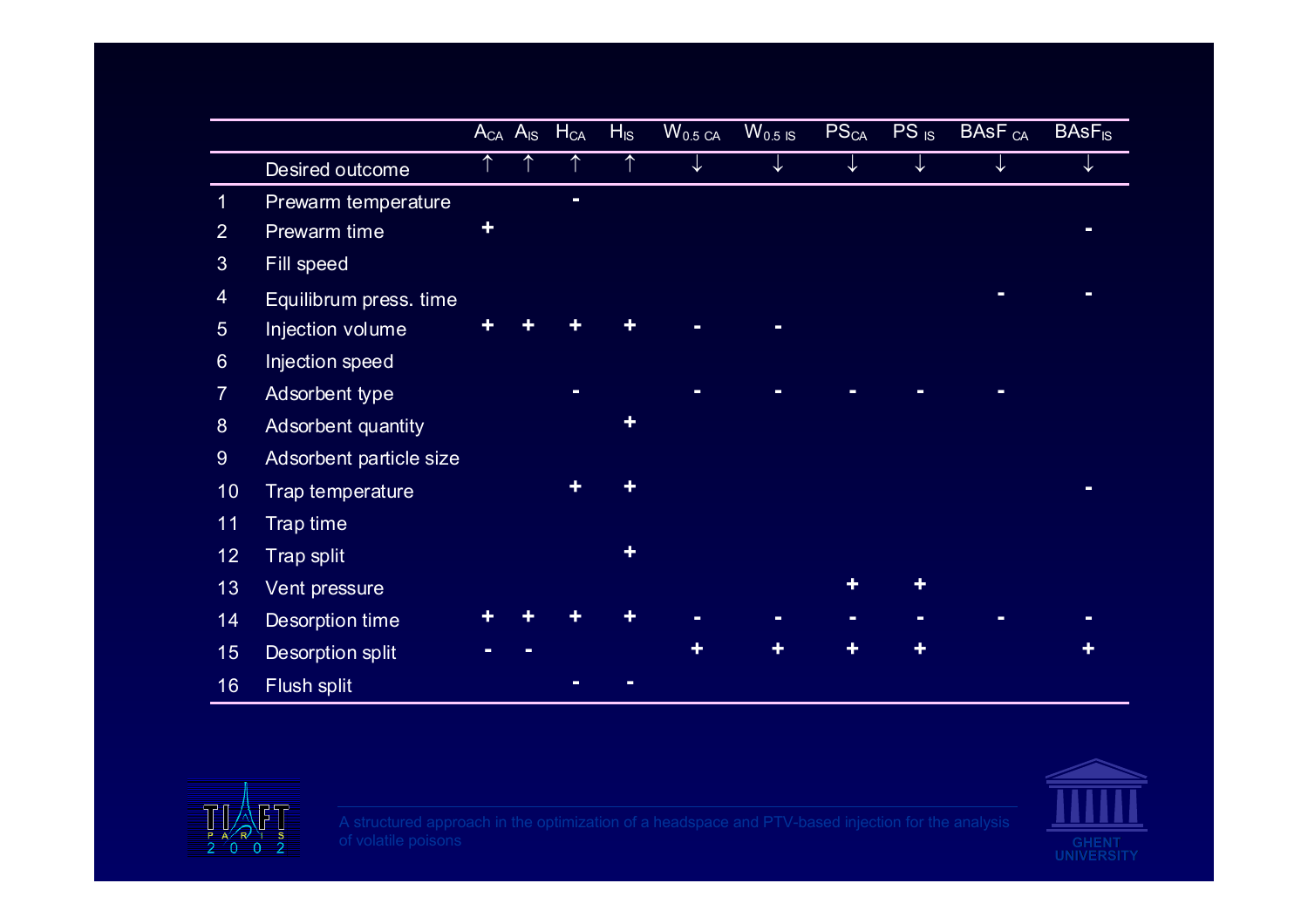|                |                         | $A_{CA}$ $A_{IS}$ | <b>H<sub>CA</sub></b> | $H_{IS}$ | $W_{0.5\,CA}$ | $W_{0.5}$ is | PS <sub>CA</sub> | PS <sub>IS</sub> | <b>BASF</b> <sub>CA</sub> | <b>BAsF<sub>IS</sub></b> |
|----------------|-------------------------|-------------------|-----------------------|----------|---------------|--------------|------------------|------------------|---------------------------|--------------------------|
|                | Desired outcome         | ↑                 |                       |          | ↓             | $\downarrow$ | ↓                | ↓                | ↓                         |                          |
| $\overline{1}$ | Prewarm temperature     |                   | -                     |          |               |              |                  |                  |                           |                          |
| $\overline{2}$ | Prewarm time            |                   |                       |          |               |              |                  |                  |                           |                          |
| $\mathbf{3}$   | Fill speed              |                   |                       |          |               |              |                  |                  |                           |                          |
| $\overline{4}$ | Equilibrum press. time  |                   |                       |          |               |              |                  |                  |                           |                          |
| $5\phantom{.}$ | Injection volume        |                   |                       |          |               |              |                  |                  |                           |                          |
| $6\phantom{a}$ | Injection speed         |                   |                       |          |               |              |                  |                  |                           |                          |
| $\overline{7}$ | Adsorbent type          |                   |                       |          |               |              |                  |                  |                           |                          |
| 8              | Adsorbent quantity      |                   |                       |          |               |              |                  |                  |                           |                          |
| 9              | Adsorbent particle size |                   |                       |          |               |              |                  |                  |                           |                          |
| 10             | Trap temperature        |                   |                       |          |               |              |                  |                  |                           |                          |
| 11             | Trap time               |                   |                       |          |               |              |                  |                  |                           |                          |
| 12             | Trap split              |                   |                       |          |               |              |                  |                  |                           |                          |
| 13             | Vent pressure           |                   |                       |          |               |              |                  |                  |                           |                          |
| 14             | Desorption time         |                   |                       |          |               |              |                  |                  |                           |                          |
| 15             | Desorption split        |                   |                       |          |               |              |                  |                  |                           |                          |
| 16             | Flush split             |                   |                       |          |               |              |                  |                  |                           |                          |

- ⇒4 parameters not significant
	- 12 parameters significant



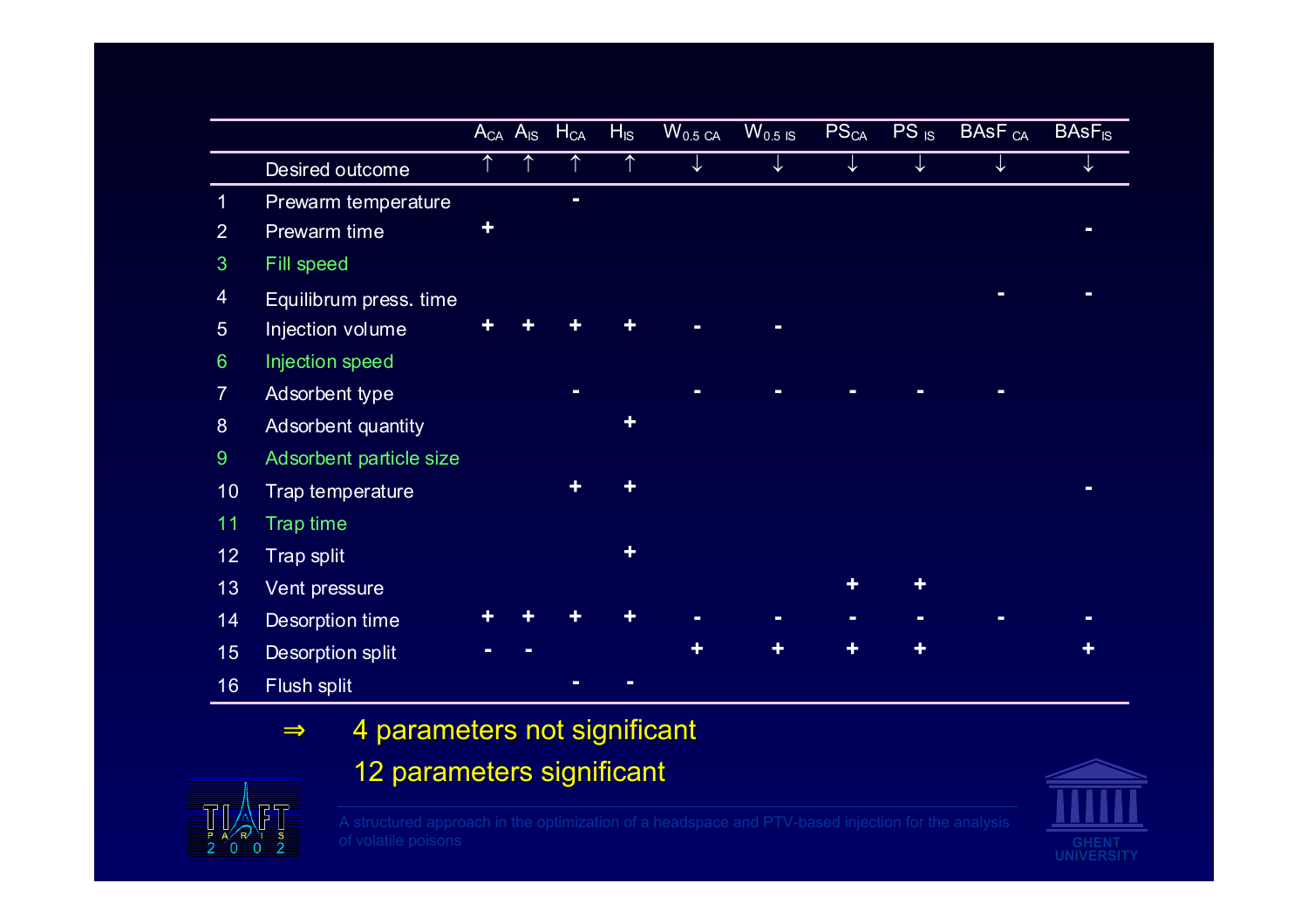|                  |                         |   | $A_{CA}$ $A_{IS}$ | H <sub>CA</sub> | H <sub>is</sub> | $W_{0.5\,CA}$ | $W0.5$ is | PS <sub>CA</sub> | $PS$ <sub>IS</sub> | <b>BASF</b> <sub>CA</sub> | $BASF_{IS}$ |
|------------------|-------------------------|---|-------------------|-----------------|-----------------|---------------|-----------|------------------|--------------------|---------------------------|-------------|
|                  | Desired outcome         | ↑ |                   |                 | ↑               | ↓             | ↓         |                  |                    |                           |             |
| $\mathbf{1}$     | Prewarm temperature     |   |                   |                 |                 |               |           |                  |                    |                           |             |
| $\overline{2}$   | Prewarm time            |   |                   |                 |                 |               |           |                  |                    |                           |             |
| $\mathfrak{B}$   | Fill speed              |   |                   |                 |                 |               |           |                  |                    |                           |             |
| $\overline{4}$   | Equilibrum press. time  |   |                   |                 |                 |               |           |                  |                    |                           |             |
| $5\phantom{.}$   | Injection volume        |   |                   |                 |                 |               |           |                  |                    |                           |             |
| $6\phantom{1}$   | Injection speed         |   |                   |                 |                 |               |           |                  |                    |                           |             |
| $\overline{7}$   | Adsorbent type          |   |                   |                 |                 |               |           |                  |                    |                           |             |
| $\boldsymbol{8}$ | Adsorbent quantity      |   |                   |                 |                 |               |           |                  |                    |                           |             |
| 9                | Adsorbent particle size |   |                   |                 |                 |               |           |                  |                    |                           |             |
| 10               | Trap temperature        |   |                   |                 |                 |               |           |                  |                    |                           |             |
| 11               | Trap time               |   |                   |                 |                 |               |           |                  |                    |                           |             |
| 12               | Trap split              |   |                   |                 |                 |               |           |                  |                    |                           |             |
| 13               | Vent pressure           |   |                   |                 |                 |               |           |                  |                    |                           |             |
| 14               | Desorption time         |   |                   |                 |                 |               |           |                  |                    |                           |             |
| 15               | <b>Desorption split</b> |   |                   |                 |                 |               |           |                  |                    |                           |             |
| 16               | Flush split             |   |                   |                 |                 |               |           |                  |                    |                           |             |

#### ⇒ $\Rightarrow$   $\quad$  8 parameters: « best result » value



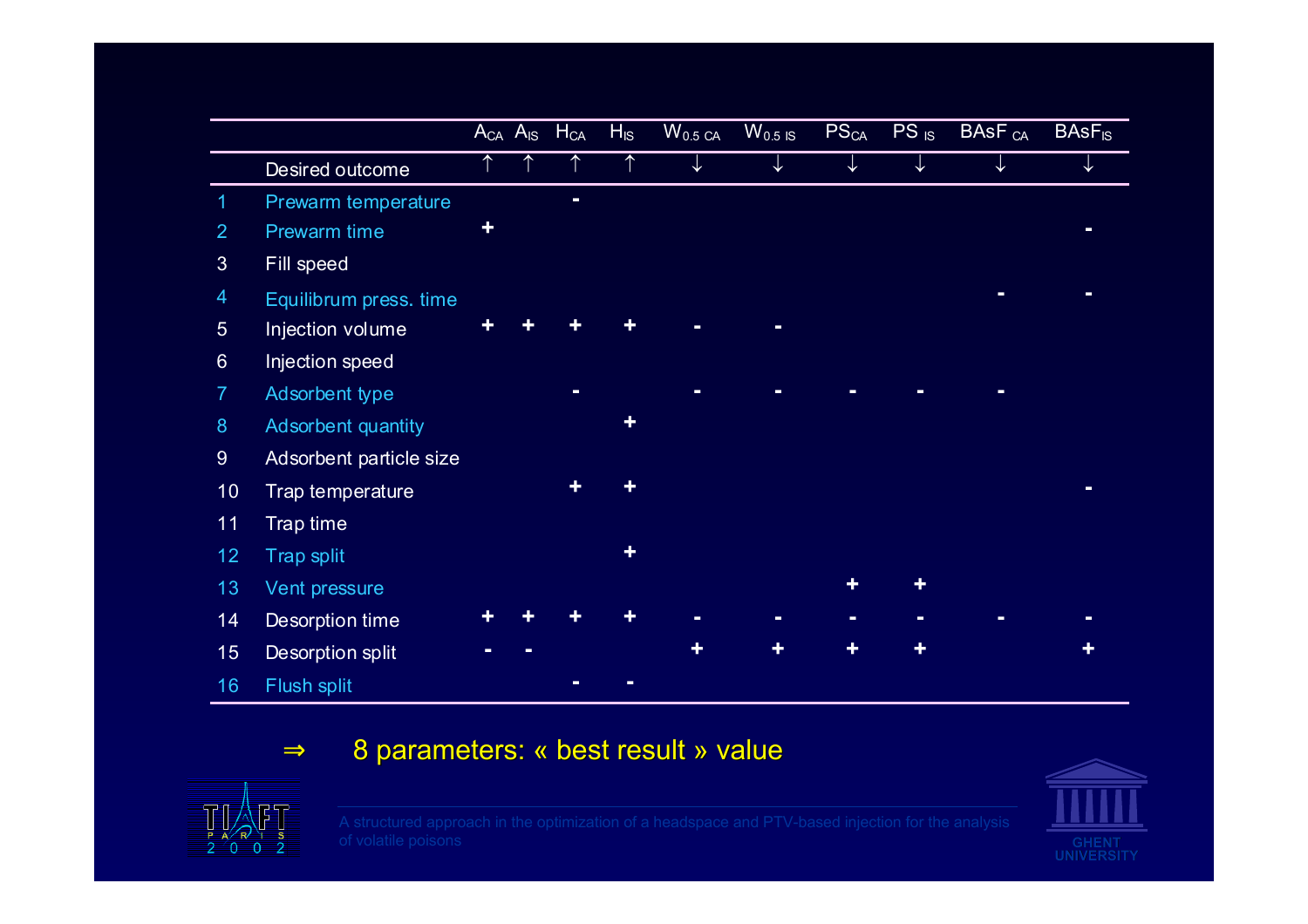|                  |                         | $\overline{A_{CA}}$ $\overline{A}_{IS}$ | <b>H<sub>CA</sub></b> | $H_{IS}$ | $W_{0.5\,CA}$ | $W_{0.5}$ is | <b>PS<sub>CA</sub></b> | $PS$ <sub>IS</sub> | <b>BASF</b> <sub>CA</sub> | $BASF_{IS}$ |
|------------------|-------------------------|-----------------------------------------|-----------------------|----------|---------------|--------------|------------------------|--------------------|---------------------------|-------------|
|                  | Desired outcome         | ↑                                       |                       | ↑        | ↓             | ↓            | ↓                      |                    |                           |             |
| $\overline{1}$   | Prewarm temperature     |                                         | -                     |          |               |              |                        |                    |                           |             |
| $\overline{2}$   | Prewarm time            |                                         |                       |          |               |              |                        |                    |                           |             |
| $\mathfrak{S}$   | Fill speed              |                                         |                       |          |               |              |                        |                    |                           |             |
| $\overline{4}$   | Equilibrum press. time  |                                         |                       |          |               |              |                        |                    |                           |             |
| $\overline{5}$   | Injection volume        |                                         |                       |          |               |              |                        |                    |                           |             |
| $6\phantom{a}$   | Injection speed         |                                         |                       |          |               |              |                        |                    |                           |             |
| $\overline{7}$   | Adsorbent type          |                                         |                       |          |               |              |                        |                    |                           |             |
| $\boldsymbol{8}$ | Adsorbent quantity      |                                         |                       |          |               |              |                        |                    |                           |             |
| 9 <sup>°</sup>   | Adsorbent particle size |                                         |                       |          |               |              |                        |                    |                           |             |
| 10               | Trap temperature        |                                         |                       |          |               |              |                        |                    |                           |             |
| 11               | Trap time               |                                         |                       |          |               |              |                        |                    |                           |             |
| 12               | Trap split              |                                         |                       |          |               |              |                        |                    |                           |             |
| 13               | Vent pressure           |                                         |                       |          |               |              |                        |                    |                           |             |
| 14               | <b>Desorption time</b>  |                                         |                       |          |               |              |                        |                    |                           |             |
| 15               | <b>Desorption split</b> |                                         |                       |          |               |              |                        |                    |                           |             |
| 16               | Flush split             |                                         |                       |          |               |              |                        |                    |                           |             |

#### ⇒4 instrumental parameters: further optimization 4 instrumental parameters: further optimization



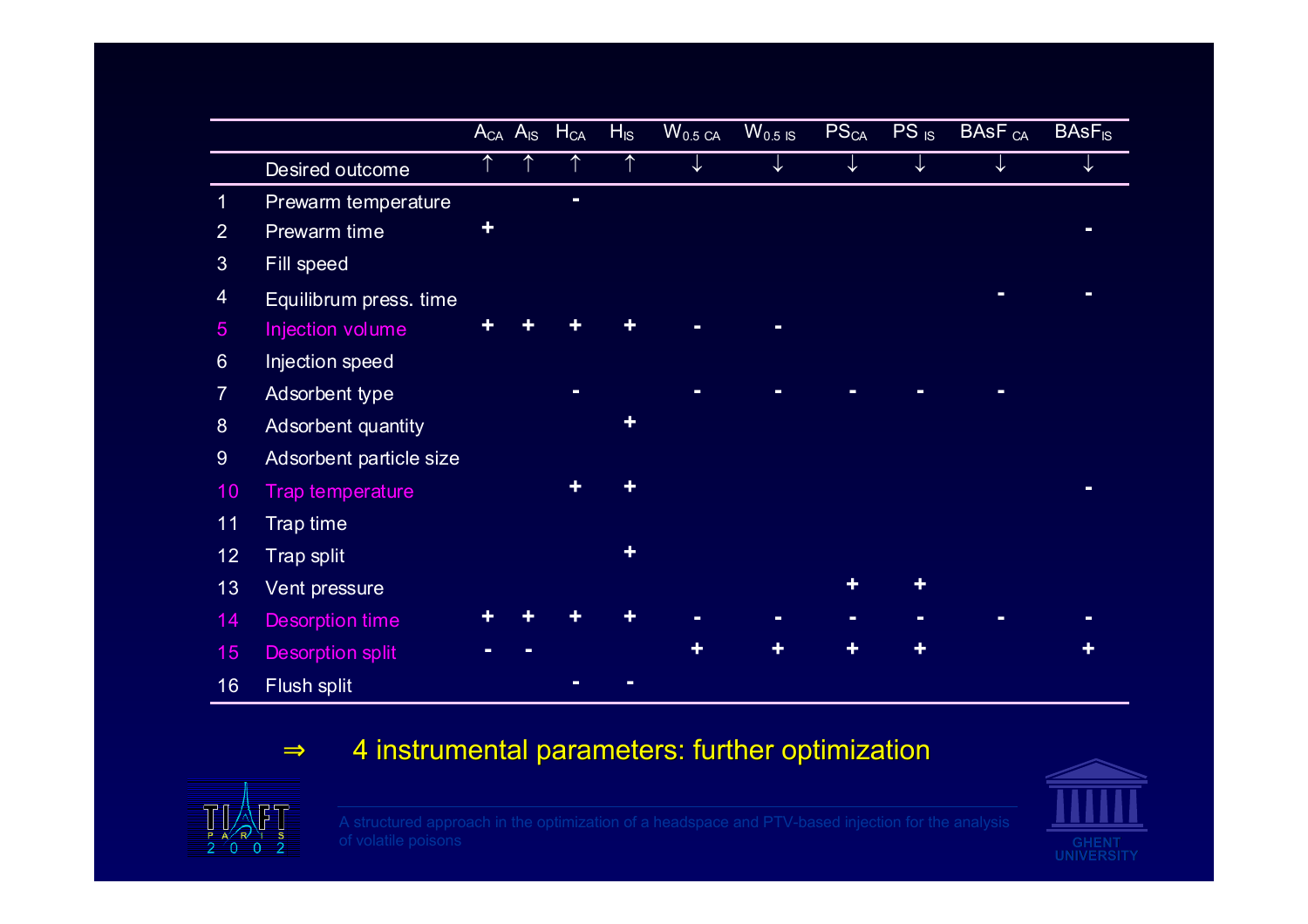- $\overline{\phantom{0}}$ Experimental design:  $\neq$  steps
	- 1.Defining parameters and experimental domain
	- 2.Defining responses
	- 3. « Screening design »
	- 4. « Optimization design »



- L Central composite design
- $\blacksquare$ 4 instrumental parameters: 5 levels
- L 54 experiments
- $\blacksquare$ For each response:

Significant parameters and interactions

- $\blacksquare$ ■ Numerical: ANOVA  $\rightarrow$   $p$  < 0.05
- $\blacksquare$ ■ Graphical: pareto + response surface

⇒Optimal value of 4 sign. parameters



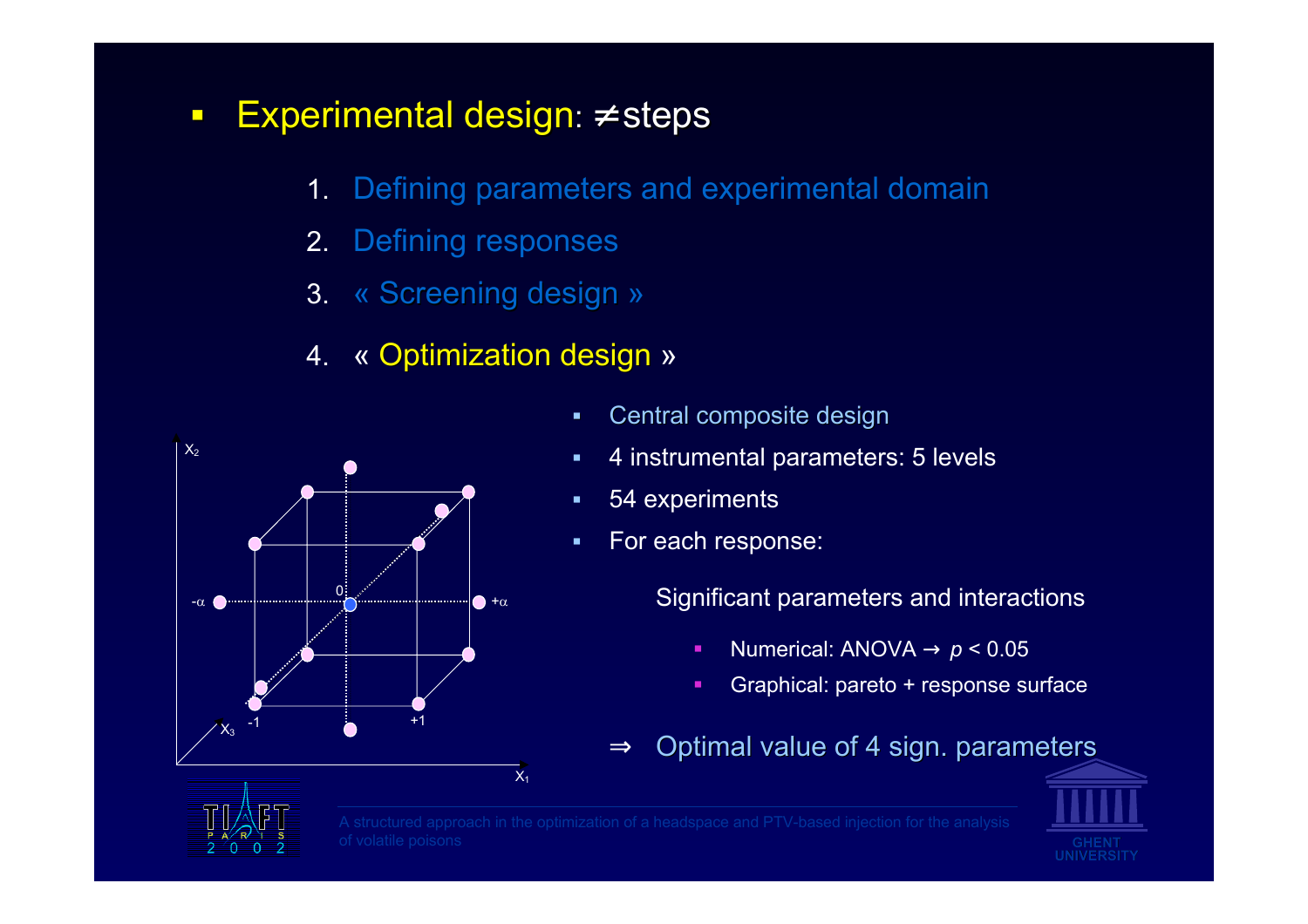



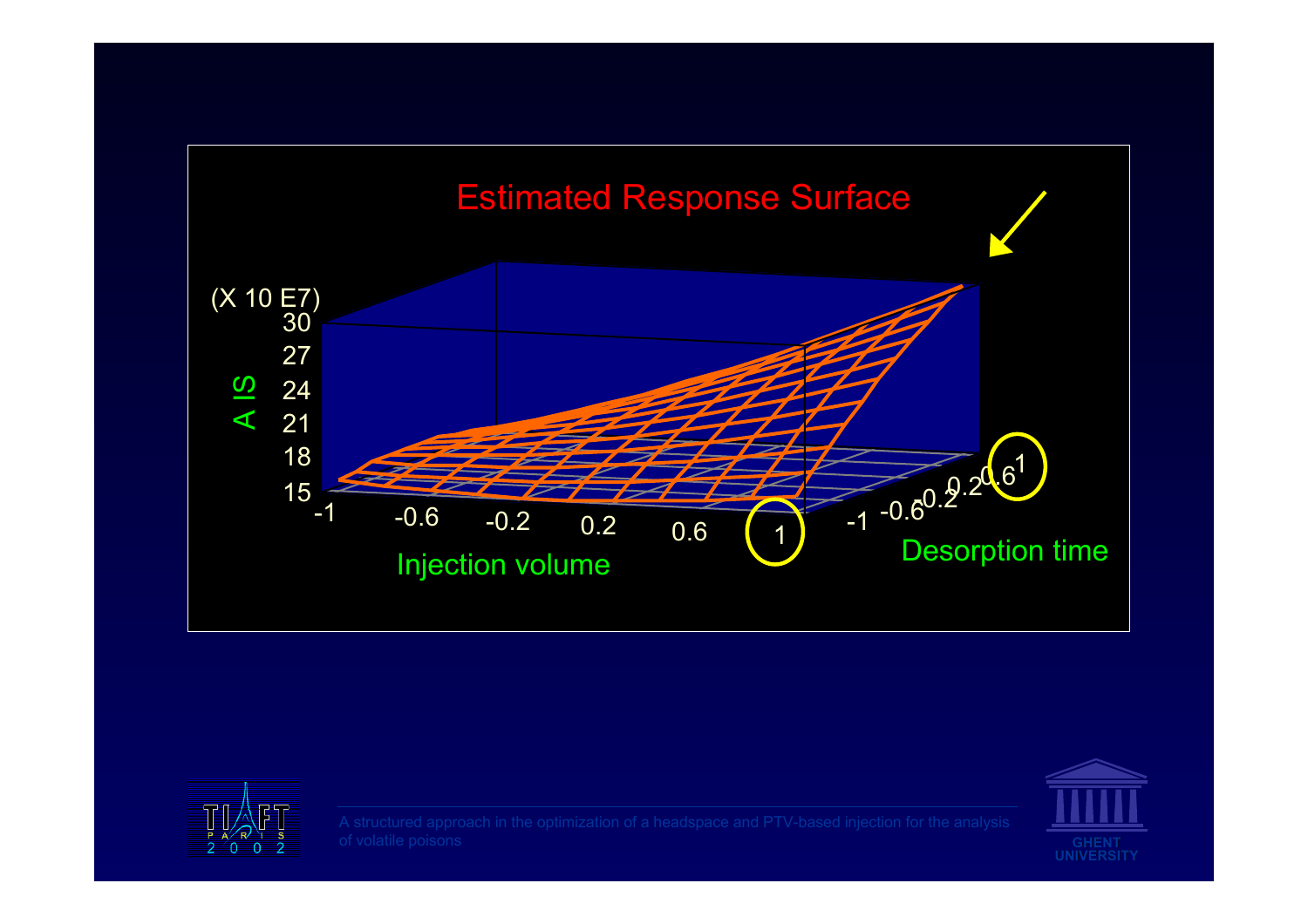Optimal values for all responses:

⇒Single response function (SRF) = weighed sum of the 10 response functions = weighed sum of the 10 response functions

|                      | <b>Injection parameter</b>     | <b>Value</b>      |     | <b>Injection parameter</b> | <b>Value</b>      |         |
|----------------------|--------------------------------|-------------------|-----|----------------------------|-------------------|---------|
|                      | Prewarm temperature            | 30 °C             |     | 11 Trap time               | $0.3 \text{ min}$ |         |
| $\mathbf{2}^{\circ}$ | Prewarm time                   | $10$ min          |     | 12 Trap split              | 5:1               | (ratio) |
| 3                    | Fill speed                     | 5000 µl/min       | 13  | Vent pressure              | 100 kPa           |         |
| 4                    | Equilibrum pressurization time | $0.2$ min         | 14. | Desorption time            | 2 min             |         |
| 5.                   | Injection volume               | 1000 µl           |     | 15 Desorption split        | 0.7:1             | (ratio) |
| 6                    | Injection speed                | 5000 µl/min       | 16. | Flush split                | 20:1              | (ratio) |
|                      | Adsorbent type                 | <b>Tenax TA</b>   | 17  | Depth of injection         | $20 \text{ mm}$   |         |
| 8                    | <b>Adsorbent quantity</b>      | <b>Full liner</b> | 18  | Fill volume                | $1000$ $\mu$      |         |
| 9                    | Adsorbent particle size        | 20/35 mesh        |     | 19 Syringe temperature     | 39 °C             |         |
| 10                   | Trap temperature               | $-30^{\circ}$ C   | 20  | Desorption temperature     | 250 °C            |         |